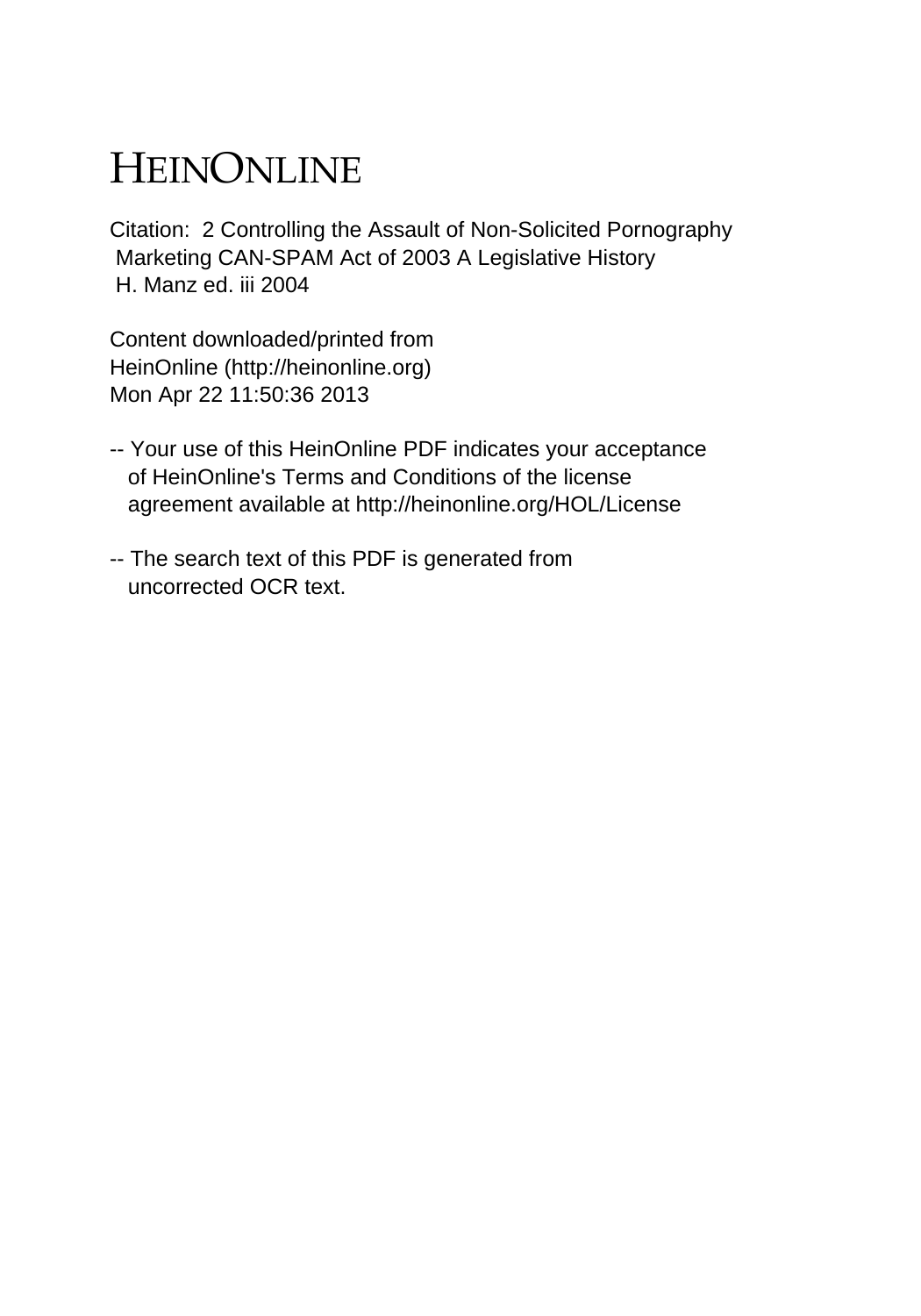### **TABLE OF DOCUMENTS**

#### **VOLUME 2**

**Part V - Related Bills** *(continued)*

*107th Congress (continued)*

**Doc.** No. **41** S. 630, CAN **SPAM** Act of 2001 as introduced in Senate.

**Doc.** No. 42 S. 630, CAN SPAM Act of 2001 as reported in Senate.

*108th Congress*

- **Doc.** No. **43** H.R. 1933, REDUCE SPAM Act of 2003 as introduced in House.
- **Doc.** No. 44 H.R. 2214, Reduction in Distribution of Spam Act of 2003 as introduced in House.
- **Doc.** No. 45 H.R. 2515, Anti-Spam Act of 2003 as introduced in House.
- **Doc.** No. **46 S.** 1052, Ban on Unsolicited Bulk Electronic Mail Act of 2003 as introduced in Senate.
- **Doc.** No. 47 **S.** 123 1, SPAM Act as introduced in Senate.
- **Doc.** No. 48 **S.** 1293, Criminal Spam Act of 2003 as introduced in Senate.
- **Doc.** No. **49 S.** 1293, Criminal Spam Act of 2003 as reported in Senate.
- **Doc.** No. **50 S.** 1327, REDUCE SPAM Act of 2003 as introduced in Senate.

#### **Part VI - Related Reports**

**Doc. No. 51** House Rep. No. **106-700,** Unsolicited Commercial Electronic Mail Act of 2000.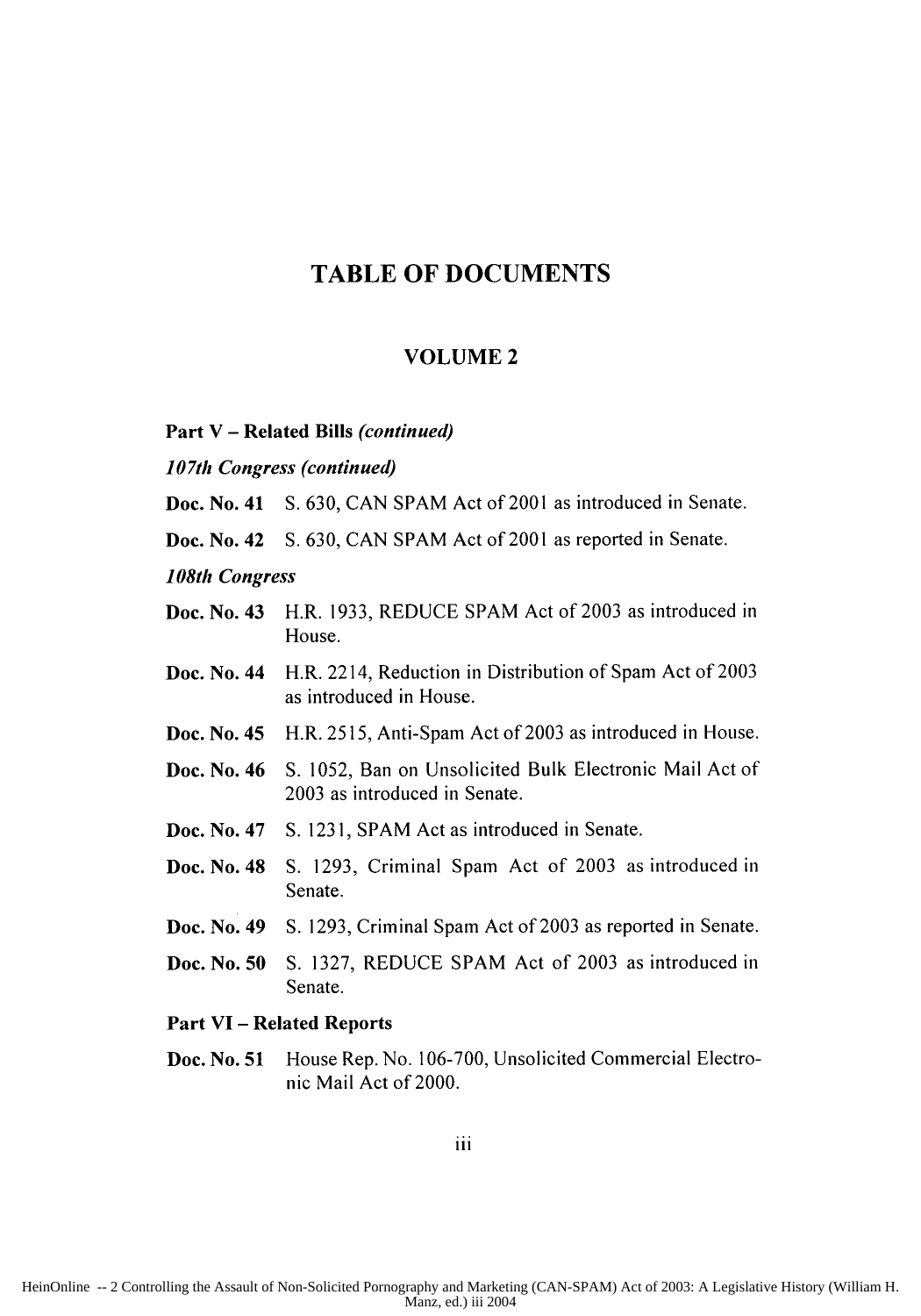- **Doc.** No. **52** House Rep. No. 107-41, Part I, Unsolicited Commercial Electronic Mail Act of 2001.
- **Doc.** No. **53** House Rep. No. 107-4 **1,** Part **11,** Anti-Spamming Act of 2001.
- **Doc.** No. 54 Senate Rep. No. 107-318, Controlling the Assault of Unsolicited Pornography and Marketing Act of 2002 or the CAN-SPAM Act of 2002.
- **Doc.** No. **55** House Rep. No. **108-170** Criminal Spam Act of **2003.**

#### **Part VII - Related Hearings**

- **Doc.** No. **56** *Spamming,* hearing before the Subcommittee on Communications of the Senate Committee on Commerce, Science, and Transportation, 105th Cong. (July 17, 1998).
- **Doc.** No. **57** *Spamming, the E-Mail You Want to Can,* hearing before the Subcommittee on Telecommunications, Trade and Consumer Protection of the House Committee on Commerce, 106th Cong. (Nov. 3, 1999).
- **Doc.** No. **58** *Unsolicited Commercial Electronic Mail Act of 2001 and the Anti-Spamming Act of 2001,* hearing before the House Committee on the Judiciary, 107th Congress (May 10, 2001).
- **Doc.** No. **59** *Reduction in Distribution of SPAM Act of 2003,* hearing before the Subcommittee on Crime, Terrorism, and Homeland Security of the House Judiciary Committee, 108th Cong. (July 8, 2003).
- **Doc.** No. **60** *Legislative Efforts to Combat SPAM,* joint hearing before the Subcommittee on Commerce, Trade, and Consumer Protection and the Subcommittee on Telecommunications and the Internet of the House Committee on Energy and Commerce, 108th Cong. (July 9, 2003).

#### **Part VIII - Miscellaneous**

**Doc.** No. **61** *False Claims in SPAM- A Report* (United States Federal Trade Commission, Division of Marketing Practices **2003).**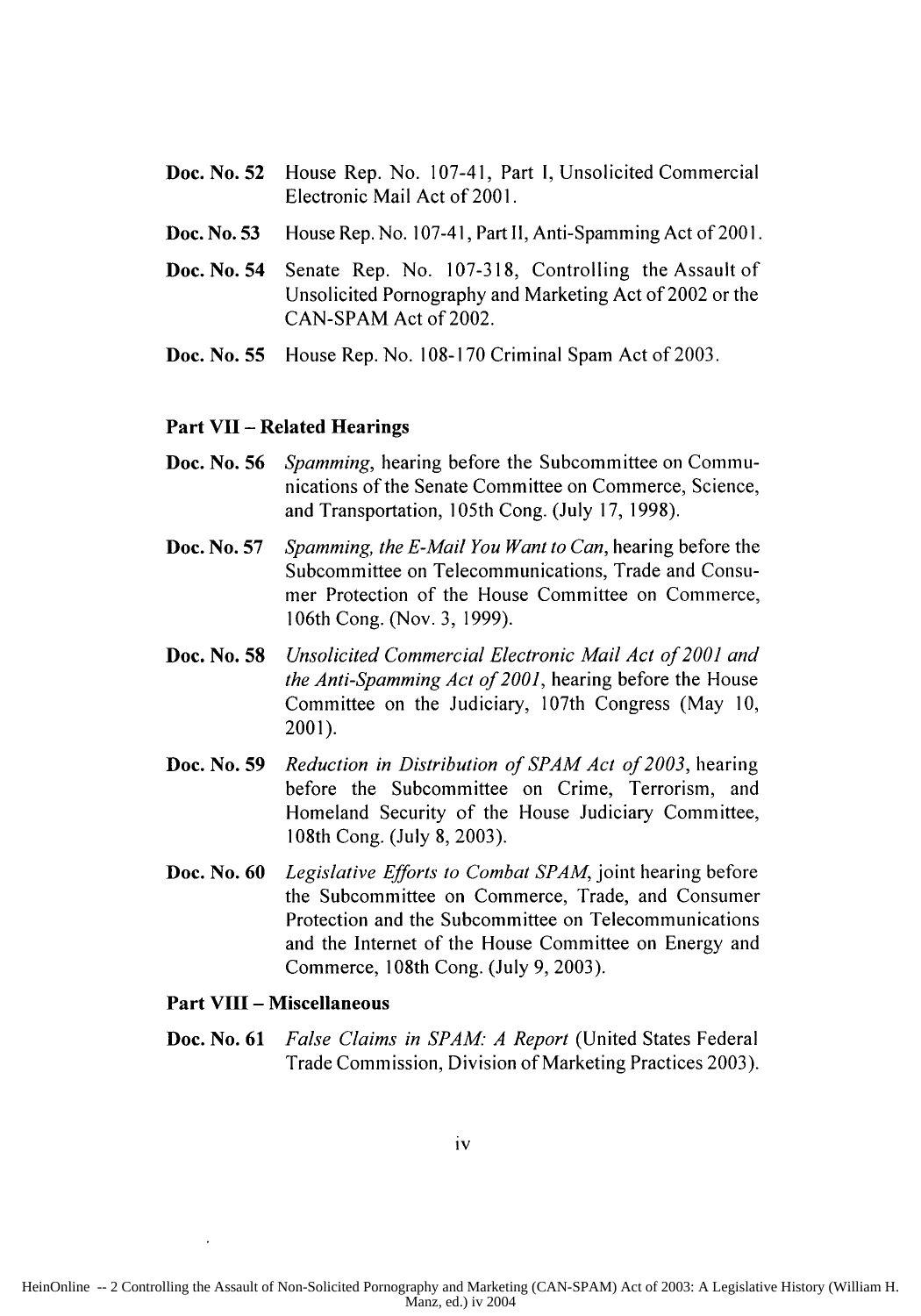## DOCUMENT NO. 41